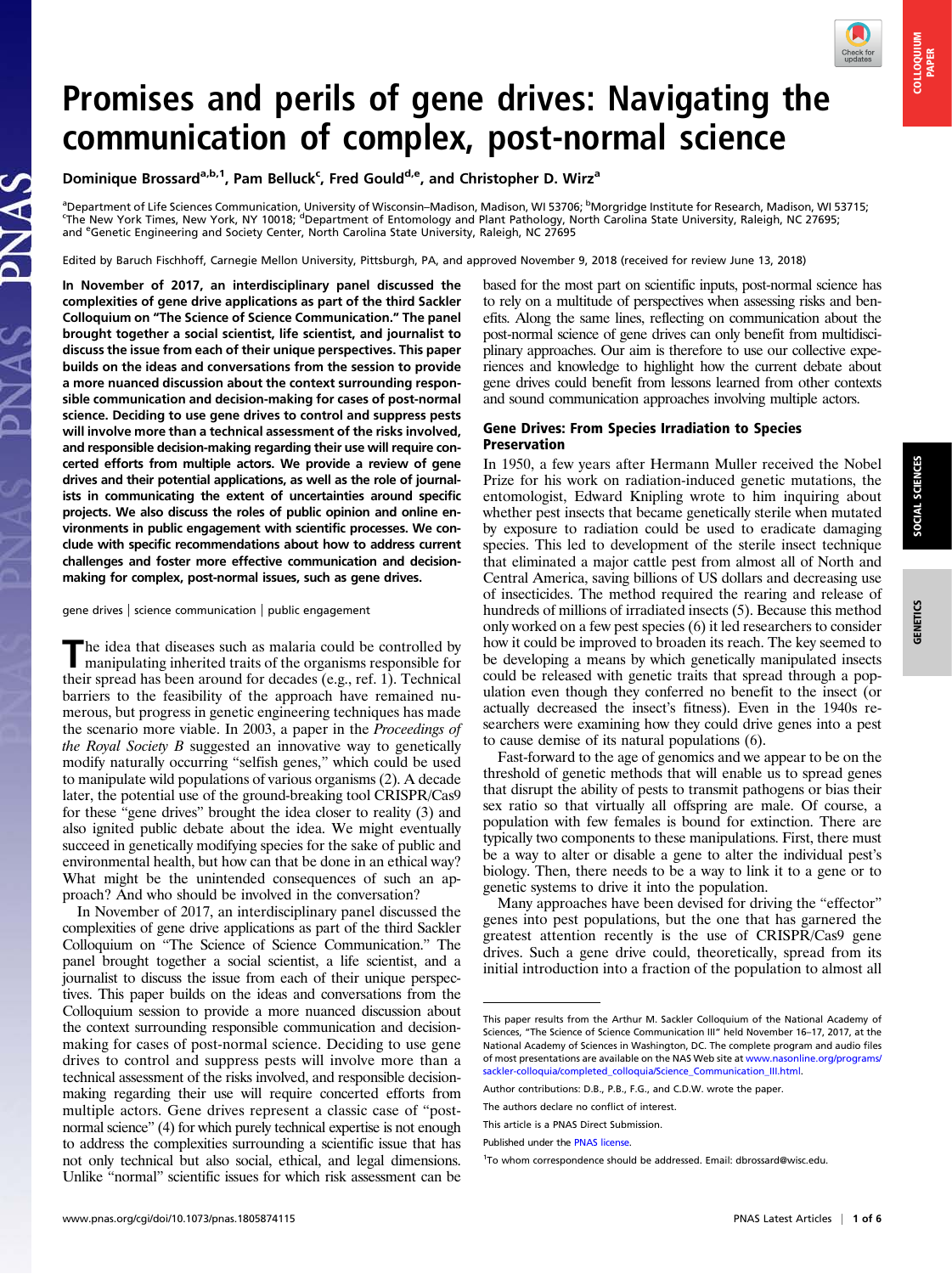individuals in that population and beyond it, which makes it both exciting and scary. If these CRISPR/Cas9 gene drives succeed, we could eliminate malaria, save endangered species, and control agricultural and household pests without insecticides. But, in the wrong hands it could harm ecosystems or our food supply by targeting populations of species that serve useful roles. Also of concern is that researchers with good intentions could cause harm because of unanticipated impacts of their manipulations (7).

In many countries, there are regulations in place to guard against unintended effects of releasing genetically engineered organisms into the environment. But these regulations were developed for crop plants and animals that typically don't spread on their own in the environment. The existing regulations for engineered organisms call for a step-by-step process where the first releases are in small isolated areas to ensure that there is no unexpected spread or persistence (8). With gene drives, the intention is for the engineered organism to spread in the environment, so the established regulations are not generally appropriate for testing them, even in somewhat isolated environments (8). Researchers, regulators, and communities have been trying to develop approaches for the responsible testing and control of gene drives for a number of years (e.g., refs. 9–11). No nation has regulations in place for gene drives and no case of release of an organism with a gene drive has been recorded, but there is a need to prepare for the eventual development of strains with a stable gene drive that could be released.

Most of the public discussions of gene drives relate to one theoretical type of gene drive where the release of a small number of individuals could cause the spread of the gene drive and linked effector genes to all or almost all populations of that species in the world. It is important to recognize that this is only one type of gene drive and that it will be very difficult to develop such a gene drive to function indefinitely without pests evolving resistance to it (12, 13). There are other types of gene drive that have been developed in laboratory populations of insects, some of which use CRISPR/Cas9, and others that use different approaches. One approach involves creation of a strain that reproduces well on its own, but when it mates with individuals from natural populations it produces many inviable offspring or grandoffspring. Models of this system show that it can spread and predominate in a population, but only if enough individuals are released so that the engineered individuals are initially more than 25% of the total population (14, 15). If the engineered individuals carry genes for not transmitting malaria and this method results in the engineered trait becoming predominant in a local population, malaria transmission is locally inhibited. If a few engineered pest individuals move to a new location, they would be rare and therefore unable to spread in that new location. There are a number of theoretical approaches with this characteristic. Some have been shown to work in small laboratory colonies (16–18).

Other approaches that aim at localization have the goal of searching for a specific gene that differs between the targeted population and other populations. With this approach, the gene drive can only function in individuals with the form of the gene found in the target population. Finally, there are approaches that are expected to drive genes into populations for only a limited period of time (19).

Clearly, the risks inherent in gene drives designed to spread indefinitely to all populations are likely to be greater than with those that are designed to have limits to spread. Concerns with unlimited gene drive approaches have resulted in researchers considering genetic manipulations that would make nontarget populations immune to these gene drives (3). This would make it unlikely that the gene drive could cause destruction of an entire species.

So, what if a single species were wiped off the face of the Earth? In many cases it would probably be hard to measure any ecosystem impact if the changes were small compared with changes caused by other factors. In other cases, if the species was key to functioning of the ecosystem, there could be major disruption. Often people point to rats and mice; where invasive they cause harm, but they are important in their native habitats. Of course, one must balance risk and benefit. What would be considered acceptable risk if the benefit was ridding the planet of malaria? What would be acceptable risk if the benefit was saving one beautiful bird species? Here is where culture and diverse public values come into play.

## The Role of Journalists in Communicating the Uncertainties

Journalism, especially science journalism, has an important role to play in helping the public understand complex and technical subjects, especially those that raise ethical issues (20). Journalism in various forms—in writing, video, or audio, or in iterations of these forms shared on Twitter, Facebook, or other social media, which we discuss in more detail below—is a major source of information for most of the lay public, especially for sciencerelated information (20). Despite this prominence, journalism faces many key challenges as media environments and pressures change (21). And, to paraphrase a quote that is itself an example of popular misunderstanding because it has been falsely attributed to Mark Twain and others: a misconception can travel halfway around the world before the facts get their boots on.

Corralling and correcting misconceptions—and disseminating facts—is especially critical with a topic like gene drives because it is not only complicated, but untested. There are many unknowns, and unknowns can be viewed as carrying big risks (22). How researchers and practitioners use gene drives in their first attempts to manipulate the DNA of organisms could have a lasting, potentially permanent, impact on society's view of this technology.

Editing pernicious genes to make a disease-causing mosquito or a pathogen-carrying rodent less harmful sounds like an appealing idea. But there are serious questions about the ethics of engineering a wild species and about potential environmental consequences that might change ecosystem dynamics or spread well beyond the specific targeted location.

Good journalism communicates the scientific facts and ethical questions in a responsible and fair manner. It explains how gene drives operate in clear language, possibly supplemented with graphics that show how it compares to typical gene editing and how the genetic change could be designed to travel down through the germ line and ultimately alter genes in most or all individuals in a population (23). It says what is known and what is unknown about the science.

Journalism should communicate in ways that do not raise false hope or cause false alarm. That includes headlines, because a headline is usually the first, and sometimes the only, element of an article a person might read. Effective journalism might use analogies or describe historical examples of scientific advances that raised ethical questions and explain how those questions were approached and navigated (24).

It's important to include the views of credible researchers and thoughtful stakeholders on all sides of the issue. One way to find the diverse viewpoints is to simply ask the primary interviewee, "Who are your most credible critics and what would they say?" Very few watershed discoveries in science are implemented in the real world without first encountering criticism and caution from people who have studied the field or from those who might be affected by the change. So a journalist's job is to seek out and ask questions of proponents and opponents, and to accurately reflect the tensions and dissensions. Respected journalism is not promotional and it is not unsubstantiated; its purpose is to investigate, challenge, and explain (23).

As gene drive research advances, journalists should and will evaluate the roles of different constituencies and new developments. For example, the Defense Advanced Research Projects Agency, part of the United States military, has become a major funder of gene drive research (25, 26). Critics and groups that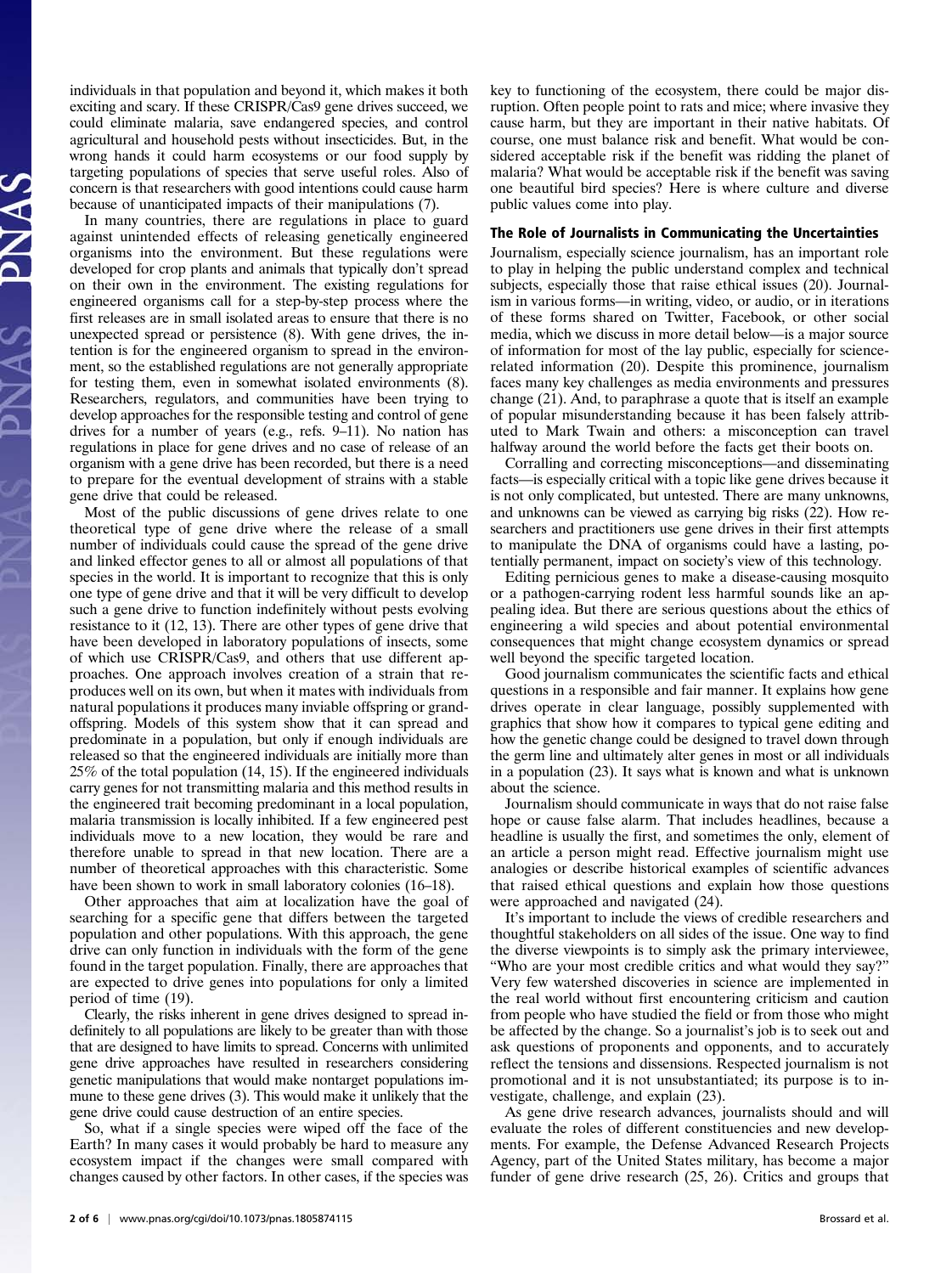are fearful of gene drive worry that the military will end up using the technology as a biological weapon (25, 26). Military officials say they are concerned that enemies might use the technology that way, so they want to develop ways to counteract nefarious uses of gene drive. Journalists should keep track of this militaryfunded research, ask questions about goals and results, and report significant findings to the public, whose tax dollars are footing the bill for the research.

There is also potential for commercial use. For example, as the MIT Technology Review reported in December 2017, the California Cherry Board is funding research by scientists who are experimenting by putting a gene drive in the spotted-wing *Drosophila*, an invasive fruit fly that ruins cherry crops, as a way to potentially eradicate the flies or stop their ability to damage cherries (27).

And it will be important to monitor the major public health projects being considered for gene drive. In hopes of attacking the scourge of malaria, the Gates Foundation has invested more than \$75 million in research at Imperial College in London aimed at engineering a gene drive to make female malarial mosquitoes sterile so that the species would essentially be extinguished. In April 2018, in an opinion piece in The Telegraph, Bill Gates wrote, "I'm particularly excited about the potential of gene drive, a method of mosquito control that can make mosquitoes infertile or prevent them from carrying the malaria parasite" (28). He added, "We have a long way to go before the technology is perfected, but it is the kind of breakthrough we need, while deploying other proven tools in the short run.'

Science journalists should also follow the innovative scientific efforts, some described in the previous section, to modulate or limit the effects of gene drive before it is ever deployed in the real world. Those include restricting the edited change to a specific location, like an island, or engineering it so that it would peter out after several generations. Will any of these approaches be feasible, acceptable, or effective?

Journalists are also reporting on the ways that scientists are engaging in debate, in expressions of caution, and in ways of making data and other information directly available to the public. The National Academies of Sciences, Engineering, and Medicine released a report in 2016 that examined the technical, social, and ethical issues surrounding gene drives (8). The report (8) concludes that "...there is broad agreement on the importance of engaging affected communities and broader publics in decision making about activities involving gene drives. The outcomes of engagement may be as crucial as the scientific outcomes to decisions about whether to release a gene-drive modified organism into the environment." For a more in-depth review of public engagement models and mechanisms, see Rowe and Frewer (29). Concerns about the social and cultural acceptability of gene drives and the need for community engagement dates back before the discovery of CRISPR (e.g., refs. 30 and 31).

In one example of a gene drive discussion that has received considerable coverage, Kevin Esvelt, an evolutionary biologist at the Massachusetts Institute of Technology, held discussions with the communities of Nantucket and Martha's Vineyard about eventually using gene drive to engineer white-footed mice with antibodies that would allow the mice to resist Lyme disease and other tick-borne illnesses. Esvelt's unusually forthright way of communicating with residents of these islands was an interesting aspect of the gene drive story itself, as was the fact that the communities said no to gene drive (but might ultimately say yes to more conventional genetic engineering that does not automatically spread throughout an entire population).

In November 2017, Esvelt and Gemmell (32) published a perspective piece that was critical of New Zealand conservation biologists' interest in potentially using gene drives for eradicating invasive species that are a threat to the country's existing biodiversity. The concern was that the gene drives would move beyond New Zealand and alter ecosystems in places where the

targeted species occurred naturally. At the same time, Esvelt and coworkers (33) published a mathematical model, indicating that a gene drive can spread so rapidly to places where a species isn't invasive that it could in essence create an invasive species itself. This critical call for researchers and conservationists to "be bold in our caution" (32) resulted in articles by journalists, some with strongly worded headlines expressing reservations about gene drive (34–36).

Some others doing gene drive research and assessment felt that their efforts and findings were not represented in those articles. They pointed out that the published mathematical model had not been peer reviewed (33) and only examined gene drives that did not cause reduction in the number of individuals in a population. These scientists felt that while this model was reasonable for examining dynamics of a gene drive that altered a mosquito species' ability to transmit a pathogen without reducing the number of mosquitoes, the model was not appropriate for commenting on the gene drives designed to decrease or eradicate an invasive species population (2, 37, 38). Conservation biologists in New Zealand were caught by surprise because they thought they were already being very cautious in their deliberations about the possibility of using gene drives in the future. These case studies highlight the need for scientists to be trained in science communication to more effectively discuss and engage with various audiences, rather than for them to rely on their own intuition for communication (39). They underscore the responsibility of journalists to reflect the views of all relevant scientific voices. And they suggest that social science research should analyze these early case studies of applications of gene drives to better understand their complexities and dynamics, especially with respect to their communication aspects.

These days, journalism also offers many avenues for laypeople to respond and comment, and those should be considered part of the public engagement ecosystem as well. Allowing people to air their concerns and views may help build public trust in science; this should be evaluated empirically to determine its effectiveness. In 2016, when the National Academies endorsed continued research on gene drive but did not endorse any releases, the New York Times article about the recommendation generated a number of reader comments (40). "This will only have one outcome," wrote a reader from Massachusetts (41). "And it's not bad. It'll be horrible beyond all belief." A Minneapolis reader wrote: "The Academies suggested that more work must be done. What kind of illogical arguments must be used to stop this work? Only ones based on fear and ignorance of basic scientific principles...Let the experts experiment!" (41).

One reader referenced the Robert Burns line that "the best-laid schemes of mice an' men often go awry" (41) and another warned against human beings playing "the Sorcerer's Apprentice by making decisions about which species to wipe out. Let's put away the magic broom and lock the closet door" (41). A reader from New York saw a welcome application: "Scientists: Please make cockroaches next on your 'elimination list'" (41). And another reader jokingly made a point that might resonate in some way with people on all sides: "There is one species that truly needs management, and it's not a mosquito" (41).

# Public Opinion and Gene Drives

As mentioned above, most people find out about advances in science through media coverage. However, mainstream media attention to gene drives is still relatively low compared with coverage of other genetic engineering applications and levels of public awareness are most likely very low. Although to the best of our knowledge, data on public opinion and awareness about gene drives has yet to be published, some useful take-home messages can be extrapolated from what we know about public attitudes toward genetic engineering in general and gene editing in particular. In 2016, although 66% of Americans reported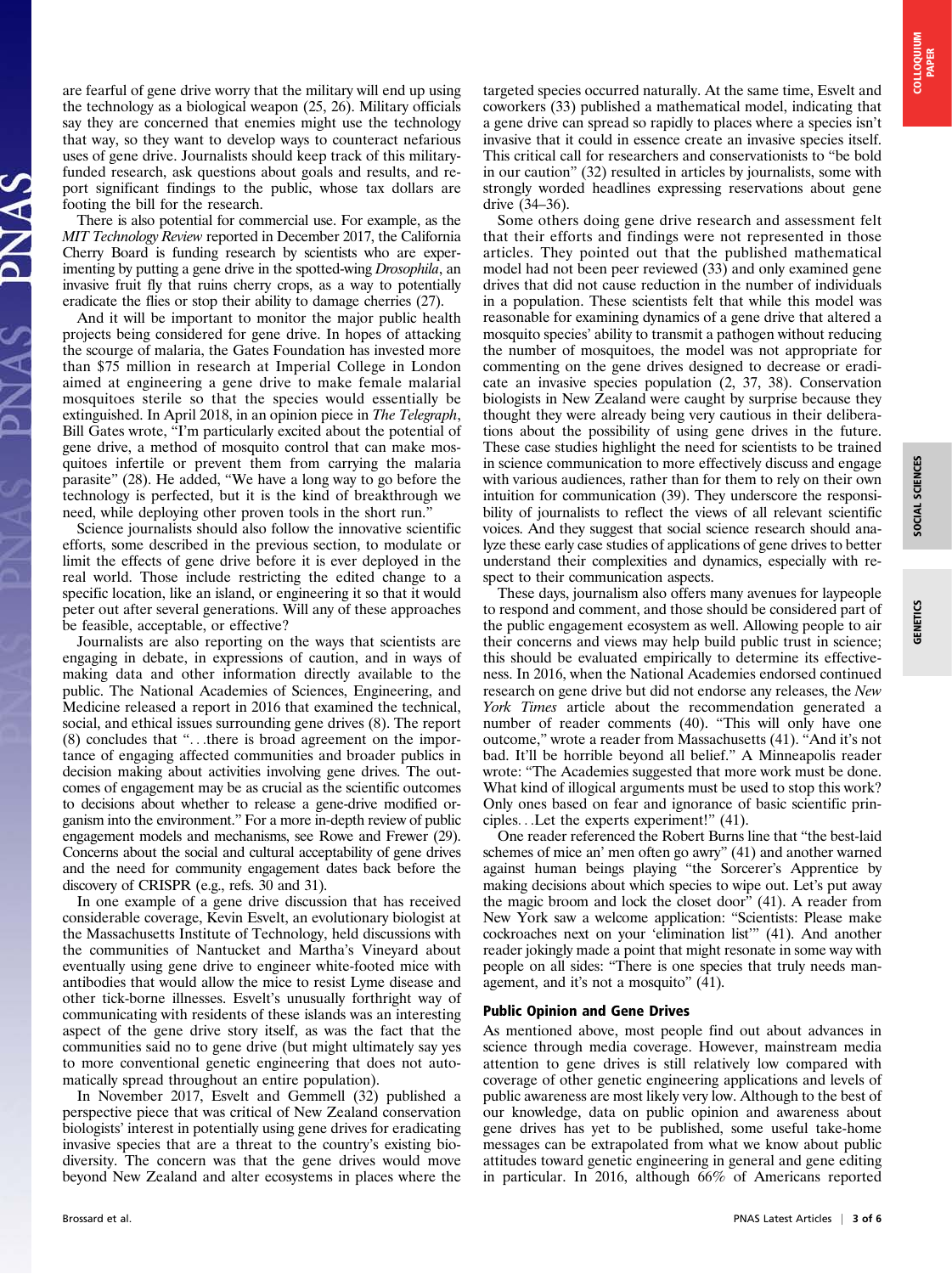having a fair (or higher) understanding of genetically engineered food (42), 46% reported not having heard or read anything at all about gene editing. An additional 48% had heard or read only a little (43).

This does not prevent Americans from having an opinion about gene editing. Despite having heard little about the topic, over half of American adults (53%) supported the use of geneedited mosquitoes to help fight the Zika virus during the 2016 outbreak (44). However, when asked about editing genes in wildlife populations, the majority of respondents said it "messes with nature" (71.3%) and over half said it "allowed humans to play god" (59.7%) (45). Respondents are more divided regarding the morality of editing genes in wildlife to decrease or eliminate local populations of animals or plants that are causing environmental problems, 38.5% finding it morally unacceptable, 29.7% being unsure, and only 32% finding it acceptable (45).

These results are not surprising. Empirical social science research has long established that explaining the science behind a technology, such as gene drive, to lay audiences, does not automatically translate into more support for the technology (46). Indeed, only providing science-related information assumes there is a public "knowledge deficit" that, once corrected, will lead to a change in audiences' attitudes and on better public understanding. The knowledge deficit approach has proven to be ineffective in meaningfully engaging public audiences in a wide range of scientific issues (47), including genetic engineering (48). In fact, different individuals can interpret the same information in different ways through motivated reasoning, by filtering and integrating information based on their preexisting values, experiences, and perceptions (49, 50). Value-based shortcuts used to make sense of complex science have included religiosity (51), deference to science (52), and values embedded within different cultures (53). The way issues are framed in media content can also resonate with some readers more than with others, and impact their attitudes (54).

Additionally, perceptions of the risks related to a technology are for the most part related to "subjective risks" rather than "objective risks" (55). Subjective risk is related to qualitative factors, such as the perceived magnitude of a technology's negative impacts or the ethical dimensions associated with its use [to cite just two of these qualitative factors; see Covello (56) for a review], while objective risk can be measured through a purely technical assessment.

It is plausible to assume American attitudes toward gene drive will be influenced by extant attitudes toward genetic engineering and gene editing technologies as applied to food (57). Indeed, it has been established that individuals use their existing attitudes toward specific technologies to inform their views of unknown ones that seem similar. This phenomenon, known as the "spillover effect," is important to keep in mind when attempting to foster meaningful debate about gene drives. As discussed above, genetic engineering and gene editing in food have generated strong feelings in the United States (58).

## Challenges Posed by Online Environments

Communication is not only about the content being delivered but is also largely influenced by the messenger and source of the content. Media consumers now rely less on content curated by professional editors in the form of newspapers and TV broadcasts and rely more on information that is tailored and delivered by algorithms (21). These algorithmic sources, such as social media platforms and online news aggregators, are now how news consumers get over half of their news (54%), as opposed to sources that rely on human news selection (59). Algorithmic editing enables media sources to target content directly to specific users, based on the preferences individuals set or by using data the sources collect about their audiences. This targeting makes it less likely individuals will be exposed to content outside

of their interests or in opposition to their beliefs (60). Additionally, news articles and other online content are very often accompanied by comments from other audience members that can affect readers' perceptions of the trustworthiness of the news source (61). These factors make it harder to effectively deliver information to broad audiences online and engage them in meaningful discussions about scientific topics, like gene drives.

Individuals receive even more tailoring and filtering of information when they construct their own social networks and choose which platforms to use. As a result, these homogenous social networks act as "echo chambers" (62) and "filter bubbles" (63, 64) that further filter the information individuals are exposed to online, including information about scientific issues (65, 66). Selectivity processes and individuals' homogenous social networks are especially concerning because of the challenges facing "traditional" science journalism.

Over the past decade, there has been a rapid decrease in the number of science journalists and amount of mediated content dedicated to scientific topics (20). These changes in the media ecosystem have allowed scientists to take on a new role as direct communicators with the public, rather than relying on journalists and specialists to facilitate these conversations. Some scientists have therefore begun communicating directly with the public through social media or blog posts or online forums. This can be beneficial to public understanding in some ways, but it can also be detrimental because, without the balance and objectivity of good journalism, communication directly from scientists who lack adequate experience or training can be one-sided or serve as a means to promote their own work or research area, rather than provide a discussion of many different perspectives of an issue.

Additionally, communicating directly online shifts editorial decisions from professional journalists to the scientists themselves, thus opening the door to discussing and circulating research publicly before it has been published in peer-reviewed outlets (67). In theory, social media platforms allow experts and lay audiences to engage and share information about scientific topics, but in practice it may be difficult to break out of the filter bubbles and encourage meaningful interactions (68, 69).

#### A Case of Post-normal Science in a Complex Communication Environment

As discussed above, deciding to use gene drives to control and suppress pests will obviously involve more than a technical assessment of the risks involved. A useful framework for this type of context is the concept of post-normal science: facts are uncertain, values are in dispute, stakes are high, and decisions are urgent. Although traditional (i.e., "normal") science clearly has a role to play in this decision-making, it will also necessitate a broader strategy in which "the complexity and uncertainty of natural systems and the relevance of human commitments and values" are taken into account (70).

Gene drives are generally proposed or applied as examples of post-normal science problems, which are incredibly complex and may actually "have more than one plausible answer, and many have no well-defined scientific answer at all" (70). As discussed earlier, there are several approaches to gene drives being explored, with various levels of effectiveness and controllability.

Considering the widespread implications surrounding the applications of gene drives, the involvement of many stakeholders, regardless of their credentials or qualifications, in the decisionmaking process is essential (70). Engagement about gene drives should aim to foster open, substantive dialogue between all interested and affected individuals in areas where the technology may be used [see Rowe and Frewer (29) for more specific information about engagement]. This will necessitate a strong reliance on twoway communication between multiple stakeholders, an idea that has been advocated in the 2016 National Academies of Sciences, Engineering and Medicine report, which was pointedly titled Gene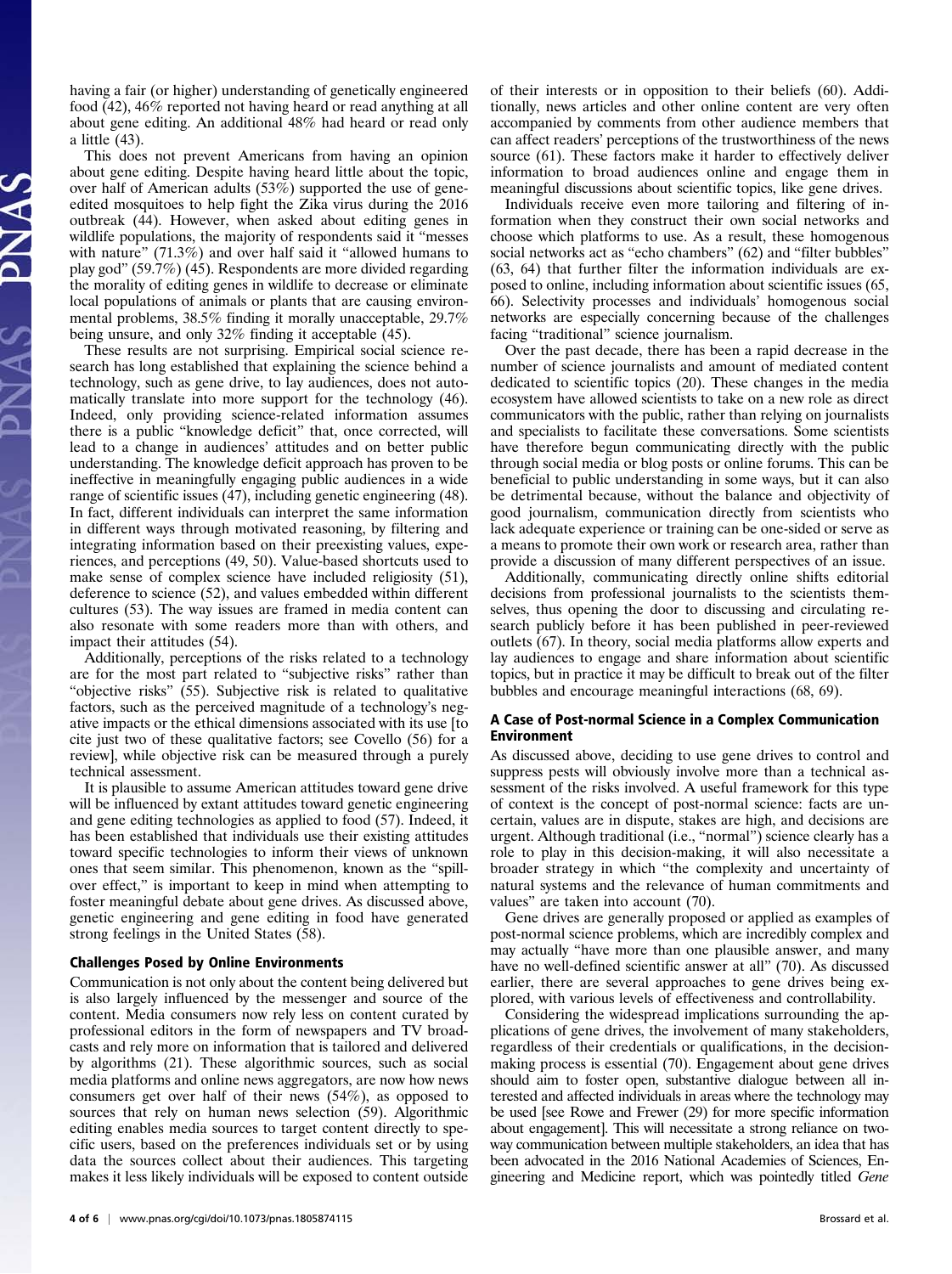Drives on the Horizon: Advancing Science, Navigating Uncertainty, and Aligning Research with Public Values (8). This report defines public engagement as "seeking and facilitating the sharing and exchange of knowledge, perspectives, and preferences between or among groups who often have differences in expertise, power, and values" (8).

Motivations for public engagement about gene drives include learning from the communities and various stakeholders about the contexts in which the drives will happen and building trust through transparency and well-informed consent (8). Understanding the different contexts is especially important for gene drives because their applications are "already embroiled in important social debates and ethical discussions that reflect different values and priorities" (8). As discussed earlier and in line with the post-normal science framework, conclusions reached through public engagement exercises might be as important as the ones reached through scientific studies when deciding to use (or not) gene drives in the wild  $(8)$ . In sum, plans for public engagement must be multidisciplinary and integrated into the decision process early on, rather than added on as an afterthought.

## Challenges and Opportunities for Sound Science Communication

It is clear that the gene drives case is complex and that responsible decision-making regarding their use will require concerted efforts from multiple actors, including life scientists, social scientists, and journalists, particularly as far as science communication is concerned. The following conclusions and recommendations are the product of our collective experiences. We have reached consensus that these are crucial elements social scientists, life scientists, and journalists alike need to consider for communication about controversial science.

Scientists (the authors included) need to think carefully about what their goals are when communicating with journalists and lay audiences about complicated, multidimensional issues, such as gene drives, and must be transparent about these goals. Efforts should be made to disentangle advocating for a specific application

- 1. Craig GB, Jr, Hickey WA, Vandehey RC (1960) An inherited male-producing factor in Aedes aegypti. Science 132:1887–1889.
- 2. Burt A (2003) Site-specific selfish genes as tools for the control and genetic engineering of natural populations. Proc Biol Sci 270:921–928.
- 3. Esvelt KM, Smidler AL, Catteruccia F, Church GM (2014) Concerning RNA-guided gene drives for the alteration of wild populations. eLife 3:e03401.
- 4. Ravetz I (1999) What is post-normal science. Futures 31:647–654.
- 5. Krafsur ES, Townson H, Davidson G, Curtis CF (1986) Screwworm eradication is what it seems. Nature 323:495–496.
- 6. Gould F, Schliekelman P (2004) Population genetics of autocidal control and strain replacement. Annu Rev Entomol 49:193–217.
- 7. Fears R (2017) Assessing the Security Implications of Genome Editing Technology: Report of an International Workshop (InterAcademy Partnership, Herrenhausen, Germany), Report 1.
- 8. National Academies of Sciences, Engineering, and Medicine (2016) Gene Drives on the Horizon: Advancing Science, Navigating Uncertainty, and Aligning Research with Public Values (National Academies, Washington, DC).
- 9. Benedict M, et al. (2014) Guidance Framework for Testing of Genetically Modified Mosquitoes (WHO, Geneva).
- 10. James S, et al. (2018) Pathway to deployment of gene drive mosquitoes as a potential biocontrol tool for elimination of malaria in Sub-Saharan Africa: Recommendations of a scientific working group. Am J Trop Med Hyg 98(Suppl 6):1–49.
- 11. Delborne J, et al. (2018) Mapping research and governance needs for gene drives. J Responsible Innovat 5(Suppl 1):S4–S12.
- 12. Hammond AM, et al. (2017) The creation and selection of mutations resistant to a gene drive over multiple generations in the malaria mosquito. PLoS Genet 13: e1007039.
- 13. Champer J, et al. (2018) Reducing resistance allele formation in CRISPR gene drive. Proc Natl Acad Sci USA 115:5522–5527.
- 14. Davis S, Bax N, Grewe P (2001) Engineered underdominance allows efficient and economical introgression of traits into pest populations. J Theor Biol 212:83–98.
- 15. Magori K, Gould F (2006) Genetically engineered underdominance for manipulation of pest populations: A deterministic model. Genetics 172:2613–2620.
- 16. Buchman AB, Ivy T, Marshall JM, Akbari OS, Hay BA (2018) Engineered reciprocal chromosome translocations drive high threshold, reversible population replacement in Drosophila. ACS Synth Biol 7:1359–1370.

of a technology that we know particularly well from providing the necessary information for others to make decisions regarding the technology.

Trust is built through transparency and this includes declaring and addressing potential conflicts of interest. This is sometimes tricky, as relevant conflicts of interest can go beyond the financial ones and can include how the topic at hand relates to our worldviews, the success of our next grant proposal, or the positive views of our administrators and colleagues. Additionally, while scientists should directly communicate with lay audiences and their peers to promote productive discussions, they need to take into account evidence from social science research when doing so to avoid potential pitfalls.

Journalists covering issues such as gene drives should strive to provide nuance and balance and reflect a diverse range of views. Reporters should ask about and mention their sources' potential conflicts of interest, refrain from alarming or oversimplifying, and explain how scientific efforts and evidence are evolving. Journalists who are not well versed on a particular scientific issue should also take advantage of the available resources and programs that work to support quality coverage of scientific topics, especially as more become available.

It is clear that commercial models for media incentivize narrowcasting and audiences are these days likely to find information that confirms their point of view. This is a reality that journalists need to take into account in their reporting, life scientists need to acknowledge when communicating, and social scientists need to address in their research.

Public desire for meaningful engagement in decision-making and governance of issues such as gene drives should be honored and will necessitate mechanisms to do so; social scientists will need to propose such mechanisms based on sound empirical data and will have to make sure their findings are communicated to audiences who can use them.

Interdisciplinary work engaging perspectives from various fields will be key in addressing complex, post-normal scientific issues.

- 17. Reeves RG, Bryk J, Altrock PM, Denton JA, Reed FA (2014) First steps towards underdominant genetic transformation of insect populations. PLoS One 9:e97557.
- 18. Akbari OS, et al. (2013) A synthetic gene drive system for local, reversible modification and suppression of insect populations. Curr Biol 23:671–677.
- 19. Noble C, et al. (June 7, 2016) Daisy-chain gene drives for the alteration of local populations. bioRxiv, 10.1101/057307.
- 20. National Academies of Sciences, Engineering, and Medicine (2017) Communicating Science Effectively: A Research Agenda (National Academies of Sciences, Engineering, and Medicine, Washington, DC).
- 21. Scheufele DA, Nisbet MC (2013) Commentary: Online news and the demise of political disagreement. Ann Int Commun Assoc 36:45–53.
- 22. Khan U, Kupor DM (2017) Risk (mis) perception: When greater risk reduces risk valuation. J Consum Res 43:769–786.
- 23. Nisbet MC, Fahy D (2017) New models of knowledge-based journalism. The Oxford Handbook of the Science of Science Communication, eds Jamieson KH, Kahan D, Scheufele DA (Oxford Univ Press, New York), pp 273–281.
- 24. Schäfer MS (2017) How changing media structures are affecting science. The Oxford Handbook of the Science of Science Communication, eds Jamieson KH, Kahan D, Scheufele DA (Oxford Univ Press, New York), pp 51–59.
- 25. Kuiken T (2017) DARPA's synthetic biology initiatives could militarize the environment. Slate. Available at [www.slate.com/articles/technology/future\\_tense/2017/05/](http://www.slate.com/articles/technology/future_tense/2017/05/what_happens_if_darpa_uses_synthetic_biology_to_manipulate_mother_nature.html) [what\\_happens\\_if\\_darpa\\_uses\\_synthetic\\_biology\\_to\\_manipulate\\_mother\\_nature.html](http://www.slate.com/articles/technology/future_tense/2017/05/what_happens_if_darpa_uses_synthetic_biology_to_manipulate_mother_nature.html). Accessed April 25, 2018.
- 26. Brown KV (2017) Why DARPA is investing big in gene drives. Gizmodo. Available at [https://gizmodo.com/why-darpa-is-investing-big-in-gene-drives-1821028638.](https://gizmodo.com/why-darpa-is-investing-big-in-gene-drives-1821028638) Accessed April 25, 2018.
- 27. Regalado A (2017) Farmers seek to deploy powerful gene drive. MIT Technology Review. Available at [https://www.technologyreview.com/s/609619/farmers-seek-to](https://www.technologyreview.com/s/609619/farmers-seek-to-deploy-powerful-gene-drive/)[deploy-powerful-gene-drive/](https://www.technologyreview.com/s/609619/farmers-seek-to-deploy-powerful-gene-drive/). Accessed April 25, 2018.
- 28. Gates B (2018) Commonwealth countries are key in the global fight against malaria. The Telegraph. Available at [https://www.telegraph.co.uk/news/2018/04/18/](https://www.telegraph.co.uk/news/2018/04/18/commonwealth-countries-keyin-global-fight-against-malaria/) [commonwealth-countries-keyin-global-fight-against-malaria/](https://www.telegraph.co.uk/news/2018/04/18/commonwealth-countries-keyin-global-fight-against-malaria/). Accessed April 25, 2018.
- 29. Rowe G, Frewer LJ (2005) A typology of public engagement mechanisms. Sci Technol Human Values 30:251–290.
- 30. Lavery JV, et al. (2010) Towards a framework for community engagement in global health research. Trends Parasitol 26:279–283.